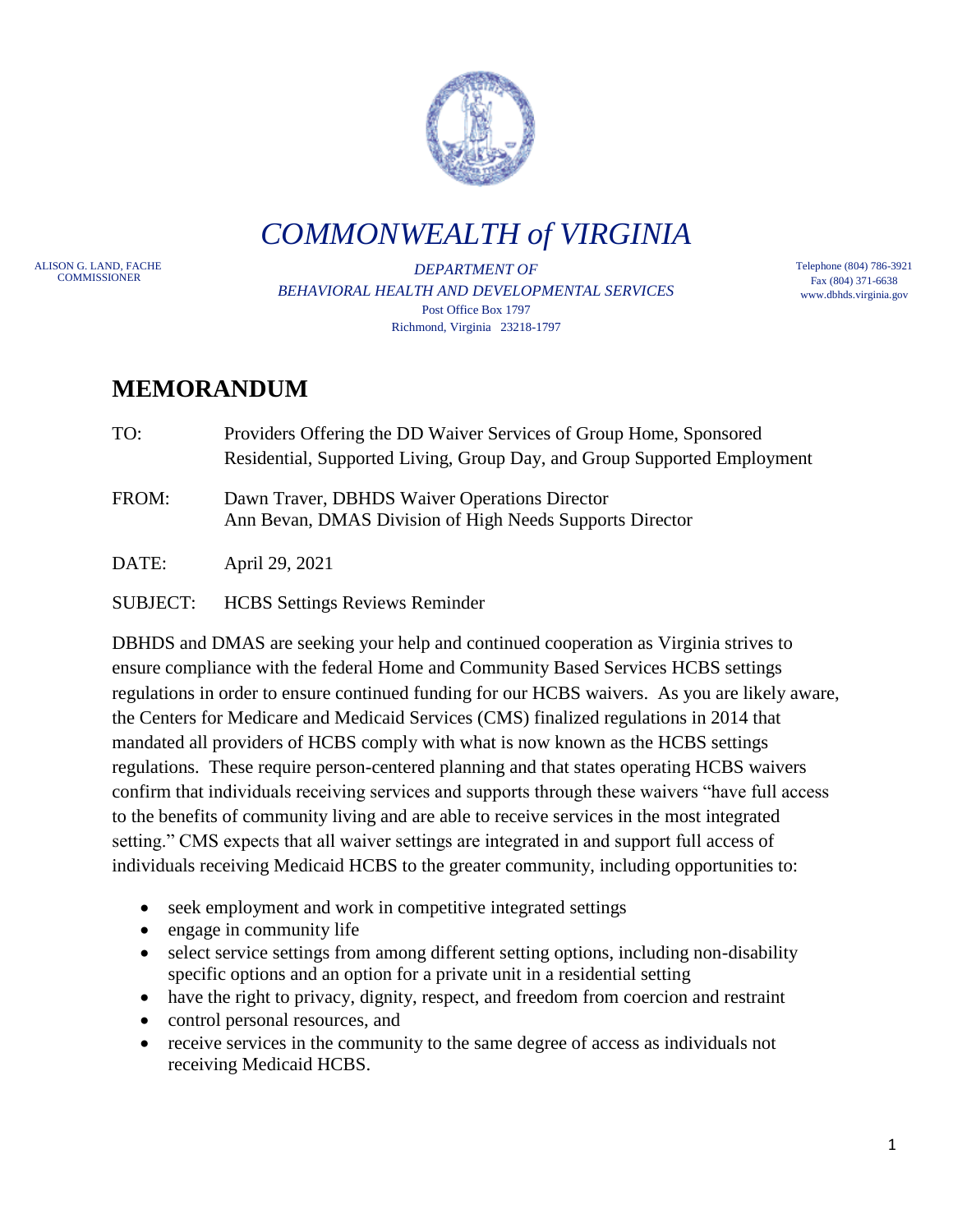Other key principles in the HCBS Settings Regulation are detailed in an attached appendix, along with links to significant resources.

CMS originally gave states until March 17, 2019 to bring all existing providers into compliance (new providers must demonstrate compliance from the outset). This deadline was extended several times and the new **deadline is March 17, 2023**. States that fail to comply risk losing the federal portion of their Medicaid funding (in Virginia this is 50% of the budget for waiver services); individual providers that fail to comply may no longer bill Medicaid for services they provide.

Virginia required all providers to demonstrate "organizational compliance" (i.e., appropriate policies, training materials, etc.) through submitting documentation in REDCap. This was reviewed by DBHDS and DMAS staff beginning in the fall of 2017. To date, nearly all providers have established organizational compliance.

The second phase of demonstrating compliance is "settings compliance." For this, CMS requires that ALL settings for the services referenced on the first page of this memo be reviewed. This involves around 2700 settings across the Commonwealth. According to the implementation plan Virginia submitted to CMS, about 400 of these reviews will be "on-site reviews" and the rest will be desk reviews. DMAS and DBHDS staff are currently conducting both of these types of analyses to determine providers' settings observance of the regulations. On-site reviews are currently being accomplished virtually due to COVID precautions, thus requiring uploading of documentation similar to the desk reviews. They also entail virtual tours of the site, interviews with individuals, staff, and in some cases family members.

You will be notified via email of the type of review(s) that will be conducted for your settings. Your reviewer will be contacting you via the email address that is on file in REDCap. If this email address is no longer correct, please update the contact information as quickly as possible. Larger providers may have an on-site review for one setting and desk reviews for others, as it is necessary to assure CMS that *all* sites have been reviewed. DMAS and DBHDS are aware that providers have many challenges while COVID persists and in light of the resumption of some other types of audits. However, the Commonwealth has many settings to review in a limited amount of time for this effort (reviews must be completed by September 2022 in order to permit individuals supported by providers that do not meet criteria to select and transition to another provider). Therefore, **it is essential that all providers respond promptly to requests for information.** Providers that do not respond in a timely manner jeopardize their ability to continue to receive Medicaid payment. Providers who refuse to participate in the audit process will be deemed non-compliant with the HCBS regulations. This seriously jeopardizes a provider's participation agreement and their ability to bill Medicaid for waiver services.

Another matter of great importance is the correct and complete uploading of documentation. Departmental staff have been delayed in their efforts due to providers failing to upload all documentation requested or documentation being uploaded to the wrong locations. While the staff conducting the reviews make every effort to obtain needed information from existing sources (e.g., WaMS & REDCap), providers will need to upload to a system called "eDocs" the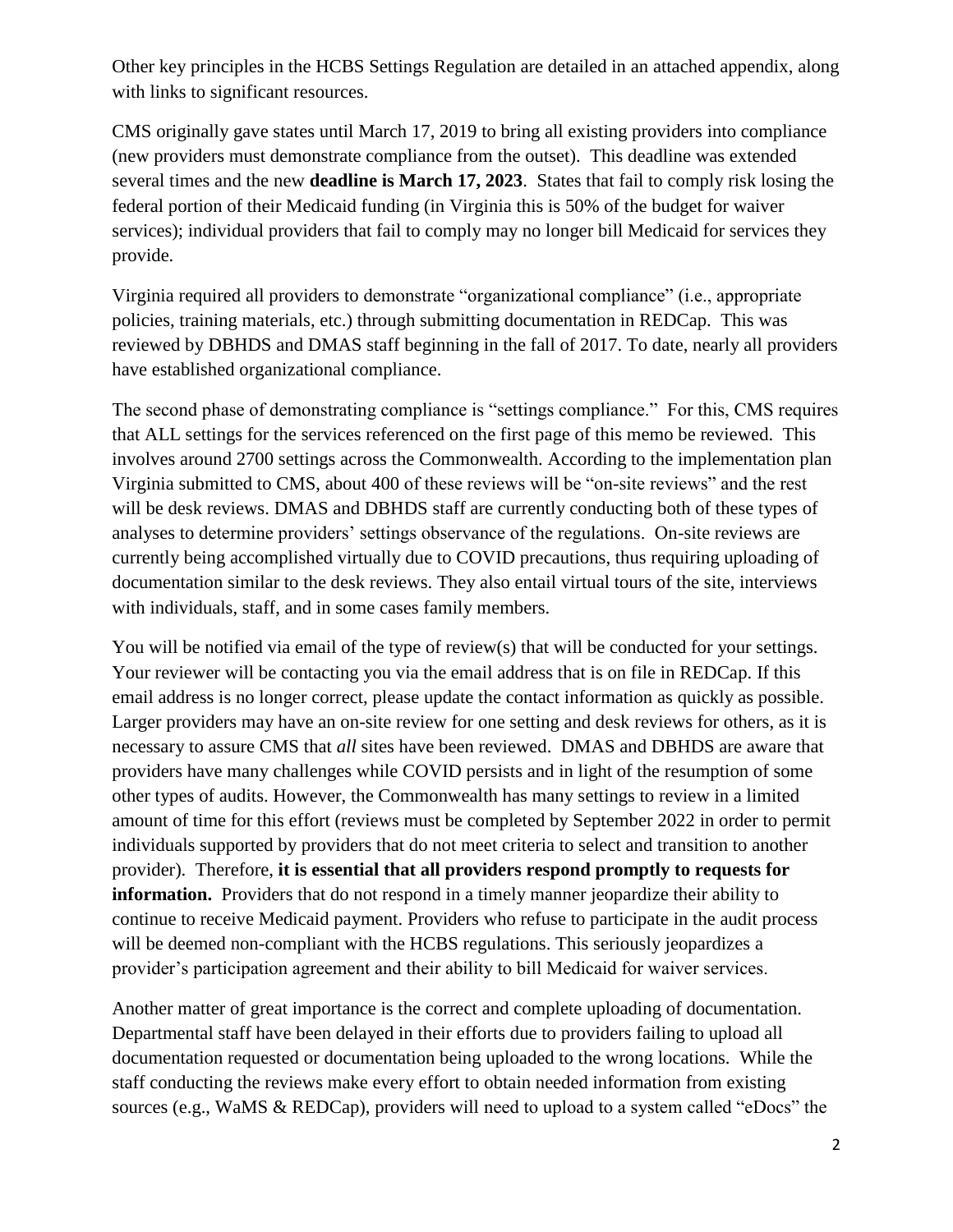following for review, so it may be helpful to being considering now how these will be assembled:

For ALL individuals:

- The last four (4) consecutive Person Centered Quarterly Reviews
- The Behavioral Support Plan (if applicable)
- A signed (by individual or representative) acknowledgement of HCBS Rights
- Individual schedule of activities and community access covering a full month of service, generally spanning the dates of: 01/01/20 - 01/31/20
- Individual progress notes covering a full month of service, generally spanning the dates of: 01/01/20 - 01/31/20
- Direct support staff position descriptions
- Staff HCBS training records for all setting staff
- Informed consent for modification of HCBS rights
- Pictures of the setting to include: outside of the setting, common areas, bathrooms, any accessibility modifications.
- Any supplemental documentation the provider feels will show HCBS compliance (checklists, surveys, policy, etc.)

## For SUPPORTED LIVING, SPONSORED RESIDENTIAL AND GROUP HOME

RESIDENTIAL settings ALL of the above documentation will be required as well as:

- A signed lease or residency agreement
- Documentation of choice of roommate (as applicable)
- All documentation related to modifications of rights (as applicable)
- Individualized menu (any month)
- Any documentation related to issuance of keys (entrance doors and bedroom doors)
- Pictures of bedrooms, bathrooms, door knobs of bedrooms, kitchen (pantry  $\&$ refrigerator) and common areas
- Any policy on visitation
- House Rules

In eDocs, the documents must be placed in region-specific folders. These folders are specific to the location of where each setting is located -- not a main office. If the agency has a main office in region 1 but the specific setting being reviewed is in region 2, the documentation for that specific setting **must** go into the region 2 folder. Following the regional folder, a provider will select a specific "setting." The provider must go in order of reviews, starting at setting 01. Please upload in order (setting 01, 02, etc.). If documents are entered out of order, the review team may not be able to find the documents and this may lead to a finding of non-compliant. Your attention to detail in the content and location of document uploading will enable Virginia to meet the federal deadline and is most appreciated.

Lastly, please be aware of what the review team is looking for when completing a review. Chiefly, the review team is looking for evidence that a provider has implemented their own HCBS Policies that were approved in REDCap. Some specifics include: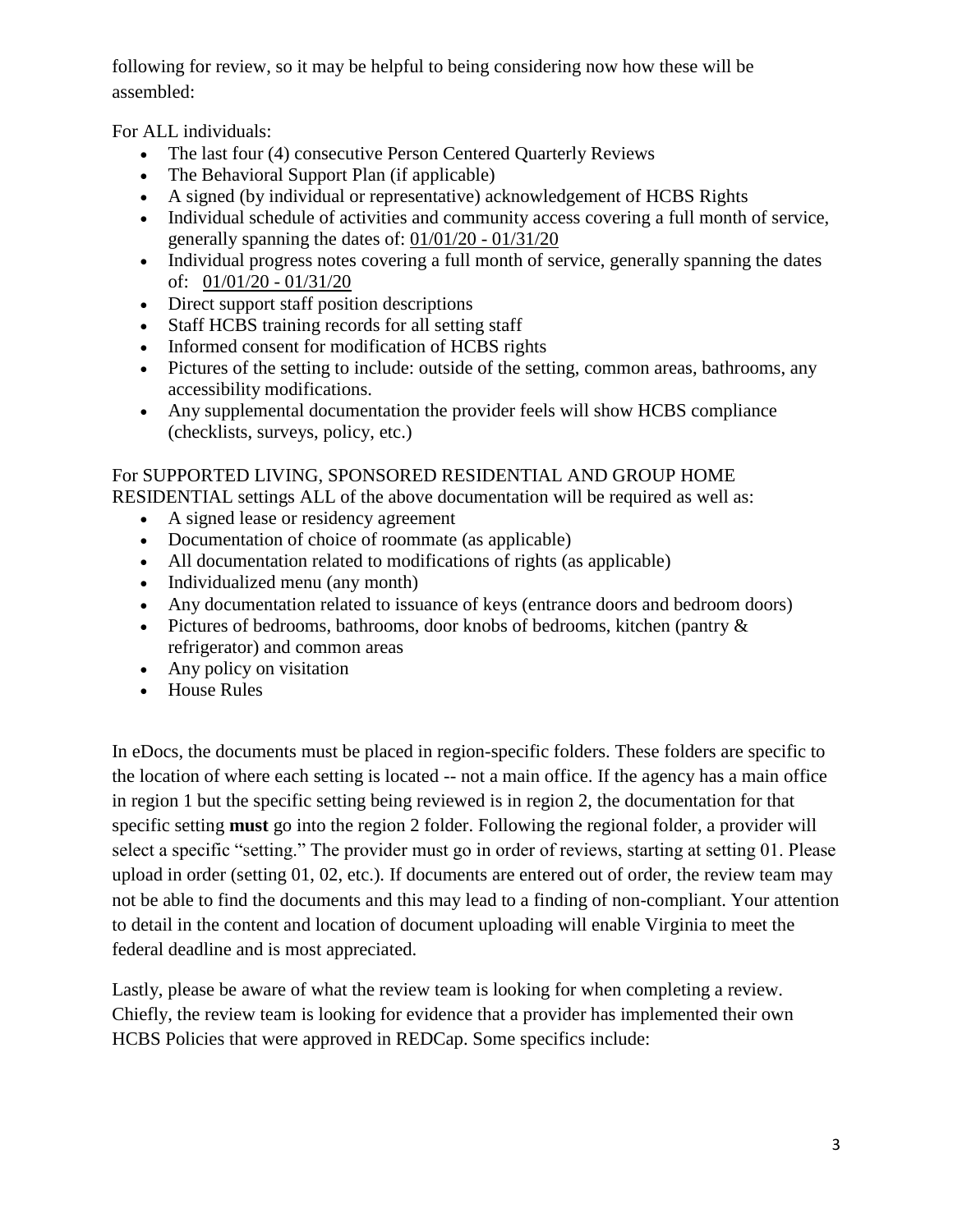- Do individuals have any specific residential HCBS modifications? If so, is there a documented modification in the individual's part V in WaMS? This can be included in the safety modification section.
- Is person-centered and person-first language used in the setting as evidenced by the documentation?
- Is the setting accessible to each individual?
- Do individuals have the right to privacy?
- Does each individual have the opportunity to communicate with people of their choice in privacy?
- Did individuals select their service settings?
- Is the setting integrated into the larger community? Can people come and go? Do the individuals have opportunities to socialize, work, etc. with people who do not use HCBS services?
- Do the individuals make choices in each setting?